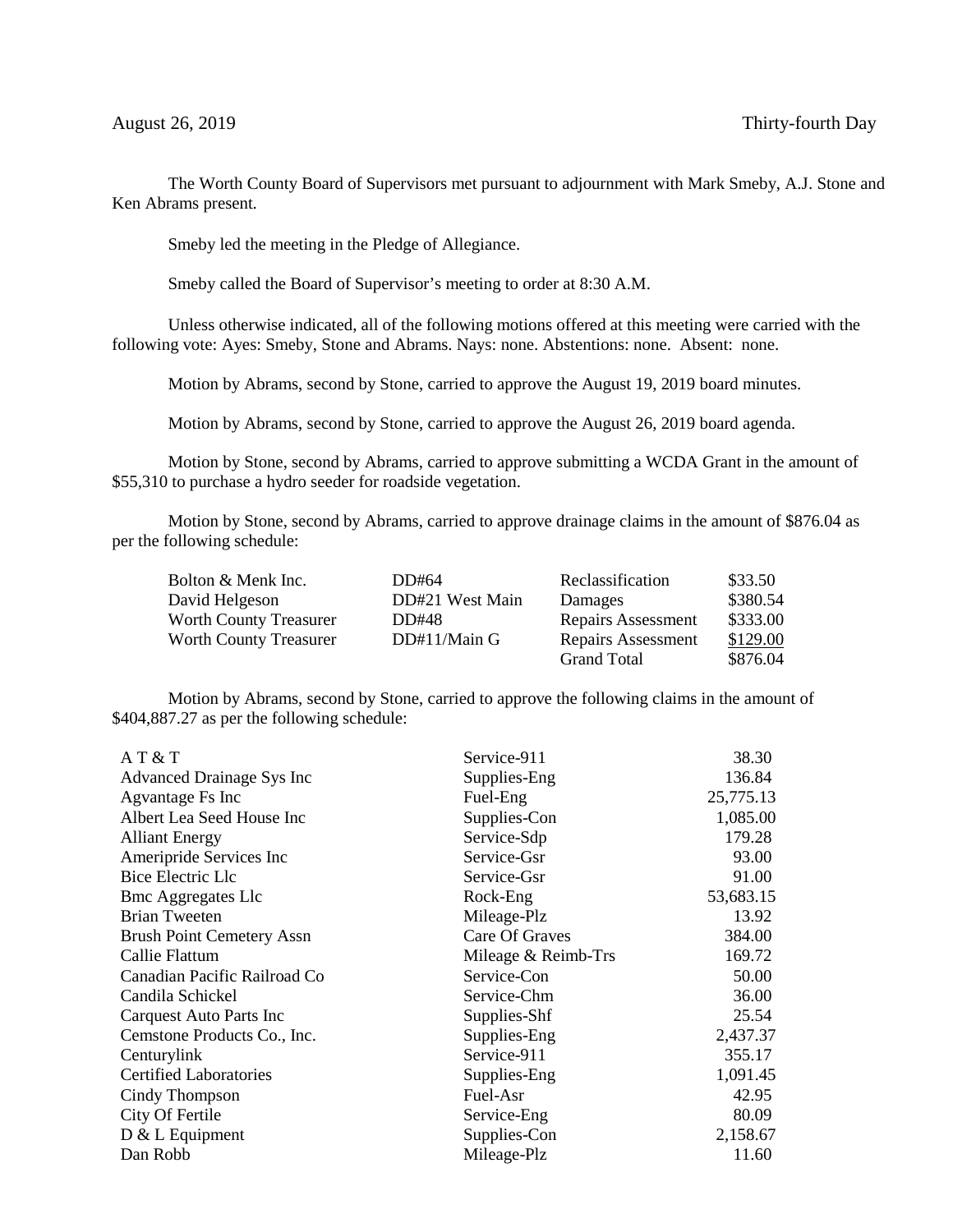| Dave Syverson Inc                                     | Supplies-Con       | 59.58               |
|-------------------------------------------------------|--------------------|---------------------|
| David Quisley                                         | Mileage-Plz        | 5.80                |
| De Lage Landen Public Finance                         | Equip-Con          | 11,473.00           |
| Elim Lutheran Free Congregation Cemetery              | Care Of Graves-Vaf | 40.00               |
| Fallgatter's Market Inc                               | Supplies-Shf       | 1,078.75            |
| Forest City Ford, Inc.                                | Equip-Shf          | 24,364.12           |
| Frank Dunn Company                                    | Supplies-Eng       | 799.00              |
| Hogan Bremer Moore Col Chapels                        | Service-Mex        | 553.00              |
| Hovey's Lawn & Garden                                 | Service-Con        | 3,440.00            |
| Ia Law Enforcement Academy                            | Edu-Shf            | 150.00              |
| <b>Iccs</b>                                           | Edu-Con            | 1,200.00            |
| Icube                                                 | Dues-Dap           | 200.00              |
| Ip Pathways                                           | Service-Dap        | 660.60              |
| Ipac                                                  | Edu-Aud            | 75.00               |
| Isaca District Ii Auditors                            | Dues-Aud           | 20.00               |
| <b>J&amp;L Autobody And Customs Llc</b>               | Service-Shf        | 180.00              |
|                                                       | Reimb-Phd          | 50.00               |
| Jessica Reyerson<br>Joe's Collision & Performance Inc | Service-Shf        | 553.88              |
|                                                       |                    |                     |
| Kam Line Highway Markings Llc                         | Supplies-Eng       | 76,966.90<br>756.56 |
| <b>Kenneth Abrams</b>                                 | Reimb-Sup          |                     |
| Kibble Equipment Llc                                  | Parts-Eng          | 240.11              |
| <b>Knudtson Automotive Service</b>                    | Service-Shf        | 1,037.90            |
| <b>Lawson Products Inc</b>                            | Parts-Eng          | 252.48              |
| <b>Manly Junction Signal</b>                          | Service-Sup        | 417.17              |
| <b>Manly Services</b>                                 | Supplies-Ema       | 80.00               |
| Marco Technologies Llc                                | Service-Eng        | 46.57               |
| Martin Marietta Materials Inc                         | Rock-Eng           | 116,458.56          |
| <b>Nelson Family Trust</b>                            | Rent-Shf           | 300.00              |
| <b>Niacc</b>                                          | Edu-Phd            | 36.00               |
| Northwood Anchor Inc                                  | Service-Sup        | 899.86              |
| Overhead Door Co Of Mason City                        | Service-Sdp        | 753.00              |
| Peopleservice Inc                                     | Service-Wat & Wwt  | 16,215.07           |
| <b>Pinnacle Quality Insight</b>                       | Service-Phd        | 309.00              |
| Plunkett's Pest Control Inc                           | Service-Gsr        | 82.00               |
| Policeone.Com                                         | Edu-Shf            | 495.00              |
| Radar Road Tec                                        | Service-Shf        | 648.00              |
| Reinhart Food Service Llc                             | Supplies-Shf       | 532.46              |
| <b>Seat Treasurer</b>                                 | Edu-Aud            | 100.00              |
| South Central District Isaa                           | Edu-Asr            | 450.00              |
| <b>Staples Credit Plan</b>                            | Supplies-Phd       | 115.53              |
| State Hygienic Laboratory                             | Service-San        | 355.00              |
| Stellar Truck & Trailer                               | Parts-Eng          | 2,143.04            |
| The Ctk Group                                         | Edu-Shf            | 850.00              |
| <b>Trading Post</b>                                   | Parts-Eng          | 47.34               |
| Tyler Technologies Inc                                | Service-Dap        | 24,195.00           |
| <b>U S Postal Service</b>                             | Postage-Aty        | 140.00              |
| Us Cellular                                           | Service-Eng        | 26.83               |
| Vanguard Appraisals Inc                               | Service-Asr        | 594.00              |
| Ver Helst Snyder Drug                                 | Supplies-Trs       | 233.93              |
| <b>Verizon Wireless</b>                               | Service-It/Gis     | 482.15              |
| Visa                                                  | Service-Con        | 3,318.79            |
| <b>Vortex Optics</b>                                  | Supplies-Shf       | 1,619.98            |
| Ward-Van-Slyke Funeral Home                           | Service-Soc        | 2,000.00            |
|                                                       |                    |                     |